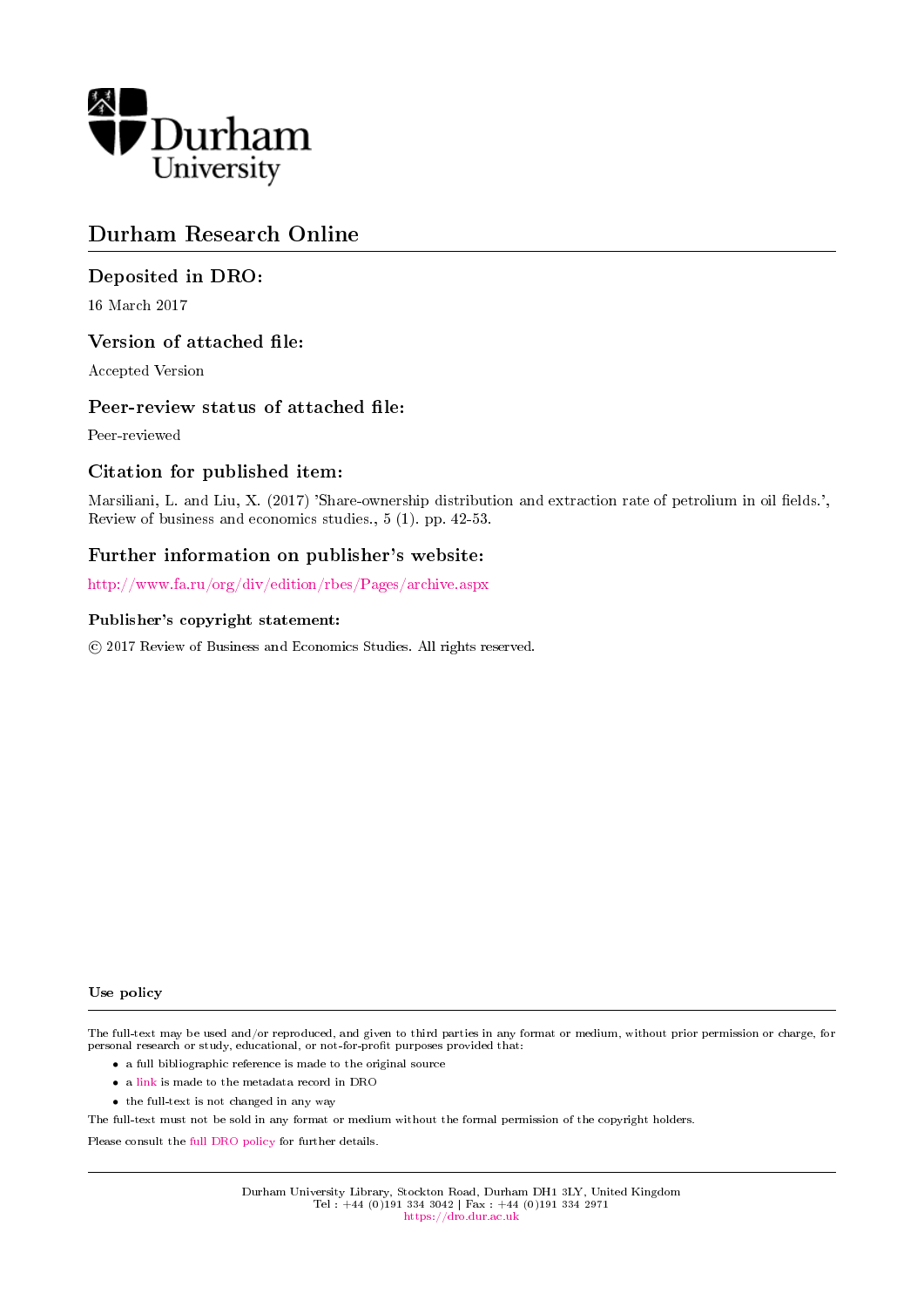# **Share-Ownership Distribution and Extraction Rate of Petrolium**  in Oil Fields<sup>1</sup>

#### *Xiaoyan LIU, Ph.D.*

*Durham University Business School, Durham University, United Kingdom. [joycexiaoyan\\_liu@hotmail.com](mailto:joycexiaoyan_liu@hotmail.com)*

#### *Laura MARSILIANI, Ph.D. (corresponding author)*

*Durham University Business School, Durham University, United Kingdom. [Laura.marsiliani@durham.ac.uk](mailto:Laura.marsiliani@durham.ac.uk)*

**Abstract.** We investigate the role of ownership distribution in determining the extraction rates of oil fields. We formulate an empirical equation where the percentage stake of the largest licensee and the percentage share held by the largest shareholder in the dominant company enter as dependent variables. Our sample consists of 44 oil fields in UK Continental Shelf over the period 1997-2001. We use both fixed-effects and random-effects panel data models. The main results show that the share ownership of the largest licensee and the largest shareholder of its multinational company both have a positive and significant effect on the extraction rate. Moreover, we confirm the role of typical control variables: pay thickness has a negative impact on the extraction rate, while remaining reserves are positively correlated with extraction rate. The sensitivity analysis shows that our results are robust to alterative sample selections and model specifications.

**Key words:** Non-renewable natural resources, share-holder distribution, oil field.

#### **1. Introduction**

 $\overline{a}$ 

In a competitive economy, share-ownership distribution should not affect the production decision of the firm. The reason is that all shareholders, regarding their characteristics, would agree on the objective function of the firm: profit maximisation. When a firm is not a price-taker, any changes to the production decision would alter the prices, and in particular affecting he households' budget constraints. Those effects will have redistributive consequences among the shareholders (unless they hold identical shares) causing them to disagree on the production plan (in this case there is no profit maximisation rule on which shareholders can agree). A common way of reconciling shareholder disagreement is through shareholder voting (DeMarzo, 1993; Renström and Yalçin, 2003),<sup>2</sup> where in equilibrium the decision taken is the one preferred by the decisive voter (typically the median in the

<sup>&</sup>lt;sup>1</sup> We wish to thank Jon Gluyas for helpful discussions and two anonymous referees for helpful comments which greatly improved the paper.

 $2<sup>2</sup>$  Shareholder disagreement can also occur if there are incomplete markets or if externalities are present. For shareholder voting in this context see Kelsey and Milne (1996) and (2006).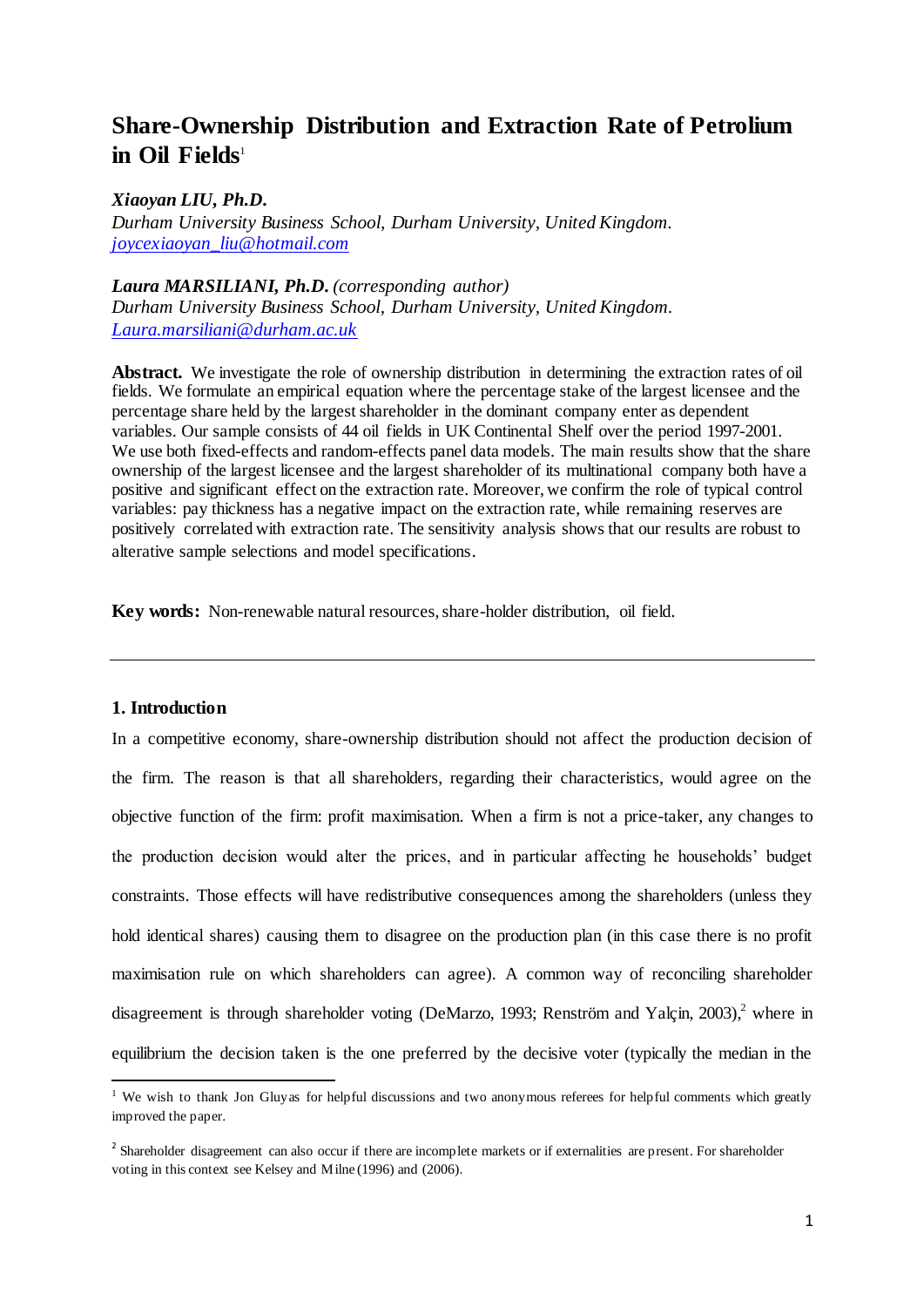voting distribution). In this way the ownership distribution will play an important role (in particular the share owned by the decisive shareholder). Renström and Yalçin (2003) demonstrated that shareholder voting may imply overproduction as well as underproduction, relative to the efficient level, depending on the underlying distribution of shares.

In the context of non-renewable resources, when the resource firm realizes it can affect its price by changing the extraction rate, shareholders will generally disagree on the extraction rate. The reason is that an individual with a share ownership different from the average wishes to manipulate relative prices of inputs. Thus, the link between shareholders' interests and extraction decisions for non-renewable resources is of central importance in the literature on natural resources and has been little explored before. The only paper we are aware of exploring this link is Liu, Marsiliani and Renström (2016) that formulate a simple open-economy non-renewable resource extraction model in which individuals differ in the share ownership of a resource firm. The extraction decision is assumed to be taken by a decisive individual (the median voter in voting distribution). Given that the distribution of voting rights is naturally right-skewed, the median-voter share increases as the share ownership of the largest shareholder increases, keeping the same distribution.<sup>3</sup> They take the share of the largest shareholder as a proxy for the share of the median in the vote distribution. They show both theoretically and empirically that if the substitution elasticity between the natural resource and labour is low, then the extraction rate is smaller if the largest shareholder holds a larger share. Nevertheless, Liu, Marsiliani and Renström (2016) focus on firms' resource extraction when each field is owned by a distinct single firm, ignoring multiple ownership or multiple licensees of the resource.

Within the empirical literature, most of the existing econometric models of natural resource extraction are also concerned with aggregate extraction (e.g. Favero, 1992; Mabro et al., 1986; Pesaran, 1990), which may undermine the efficiency of the parameter estimates (Pesaran, 1990). The few attempts at disaggregating production focus on oil fields and mainly analyse extraction cost functions. To our knowledge, Livernois (1987) and Livernois and Uhler (1987) have been the first to

 $\overline{a}$ 

<sup>&</sup>lt;sup>3</sup> The reason is that the number of shares owned by an individual gives the number of voting rights (rather than one vote per person). Thus, the median in the vote distribution will lie to the right of the median in the distribution of the population.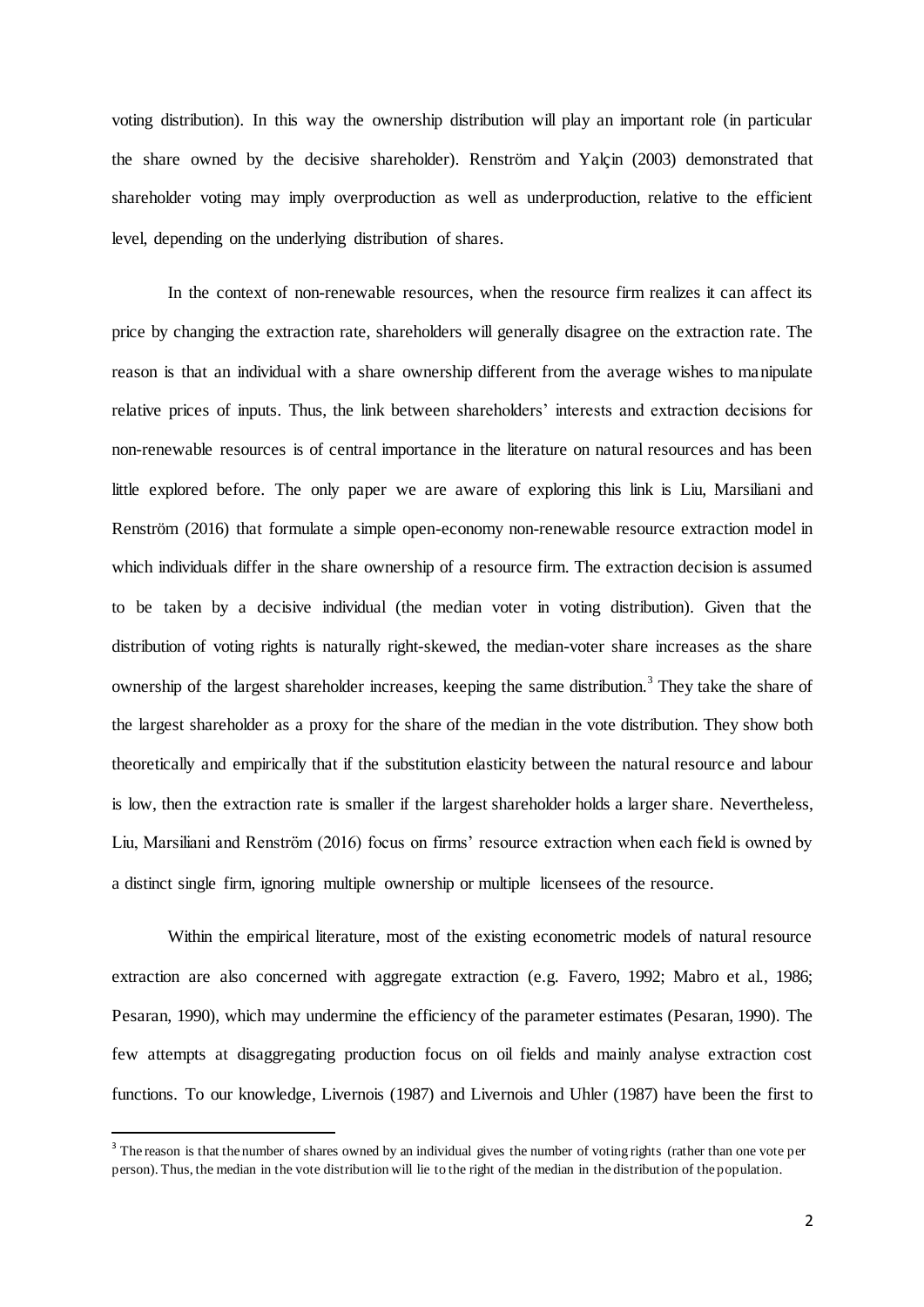model costs of oil fields and Livernois (1987) the first to identify explicitly the role of geological characteristics as a determinant of costs of extractions for oil fields. Livernois and Uhler (1987) use a cross-sectional random sample of 166 oil pools in Alberta and find that extraction rate and number of oil wells have a positive effect on extraction cost. Remaining reserves is correlated with extraction cost negatively. Moreover, using a sample of 80 oil reservoirs in the province of Alberta in 1973, Livernois (1987) analyses how geological characteristics affect extraction cost in oil pools. Marginal costs including the marginal user cost of reservoir pressure are independent of the rate of oil extraction. The geographical factors of production are found to have a significant impact on marginal costs. Livernois (1987) finds that differences in the natural factors of production result in significantly different production possibilities among deposits under simultaneous exploitation.

Finally, when analyzing oil fields, one also needs to capture unobservable specific characteristics which potentially influence the extraction rate of each oil field. To our knowledge Kellogg (2011) is the only attempt in the literature on oil fields. Within a learning-by-doing approach, he specifies these unobservable characteristics as the 'relationship-specific learning' through accumulative working experience of the producer and the driller. When the latter accumulate experience working together, relationship-specific intellectual capital is created that cannot be appropriated to pairings with other firms. Using a dataset from the U.S. onshore oil and gas drilling industry with a sample of 1354 fields and 704 producers and 1339 rigs over 1991-2005, Kellogg (2011) demonstrates that productivity of an oil production company and its drilling contractor increases in their joint experience. He shows that a drilling rig that accumulates experience with one producer improves its productivity more than twice as quickly as a rig that frequently changes contracting partners. As a consequence, producers and rigs have a strong incentive to maintain their relationships, and the data demonstrate that producers are more likely to work with rigs with which they have substantial prior experience than those with which they have worked relatively little.

This paper aims at empirically analysing the effect of the size of the share held by the largest shareholder on the extraction rate in oil fields in the UK Continental Shelf. It combines relevant factors from the work of Kellogg (2011), Liu, Marsiliani, and Renström (2016), Livernois (1987) and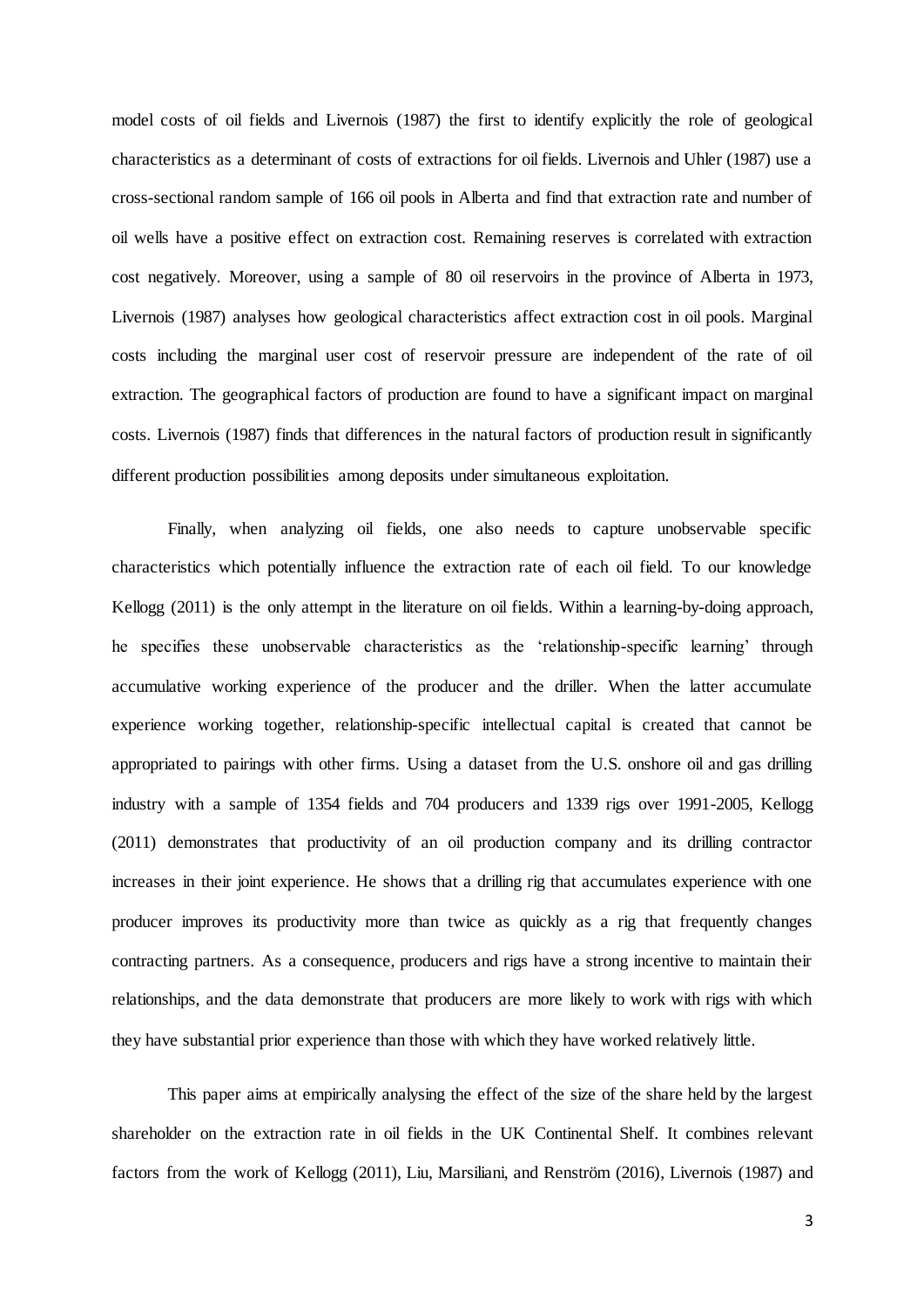Livernois and Uhler (1987). Similar to Liu, Marsiliani and Renström (2016) we assess the impact of share-ownership distribution captured by the largest shareholder's share, and the largest licensee's share of the oil field, on extraction rate. Following Livernois (1987) and Livernois and Uhler (1987), we control for the effects of typical factors influencing non-renewable resources extraction rate, i.e. remaining reserves and geological characteristics such as pay thickness. Furthermore, as in Kellogg (2011), the heterogeneity across oil fields is captured by incorporating variables which account for both the geological features of each field and individual operator characteristics (i.e. the relationshipspecific learning through accumulative working experience of the producer and the driller) in panel data models.

The contribution of this paper is twofold. First in focusing on oil field we solve the parameter inefficiency problem first underlined by Pesaran (1990) in connection to aggregate production estimations. Furthermore, we provide insight into the production decision making process of oil fields when, in addition to typical influencing factors, share ownership is also taken onto consideration. This has not been studied before. Using annual observations from 44 oil fields in the U.K. Continental Shelf for period 1997-2001 we find strong evidence that share ownership has significant and positive effect on the extraction rate of oil fields. The results suggest that the more share ownership the largest licensee (or the largest shareholder) holds, the higher is the extraction rate of the oil field.

The rest of the paper is organized as follows. Section 2 presents the empirical model and describes data and summary statistics. Section 3 includes the estimation and related diagnostics tests. Section 4 presents the empirical results and discussions. Sensitivity analysis is given in section 5 and section 6 concludes.

#### **2. Empirical Model, Data and Descriptive Statistics**

Following the argument underlined by the relevant existing literature (namely Kellogg, 2011; Liu, Marsiliani and Renström, 2016; Livernois, 1987; Livernois and Uhler, 1987) the following equation is used to estimate the effect of share ownership distribution on extraction rate of oil fields: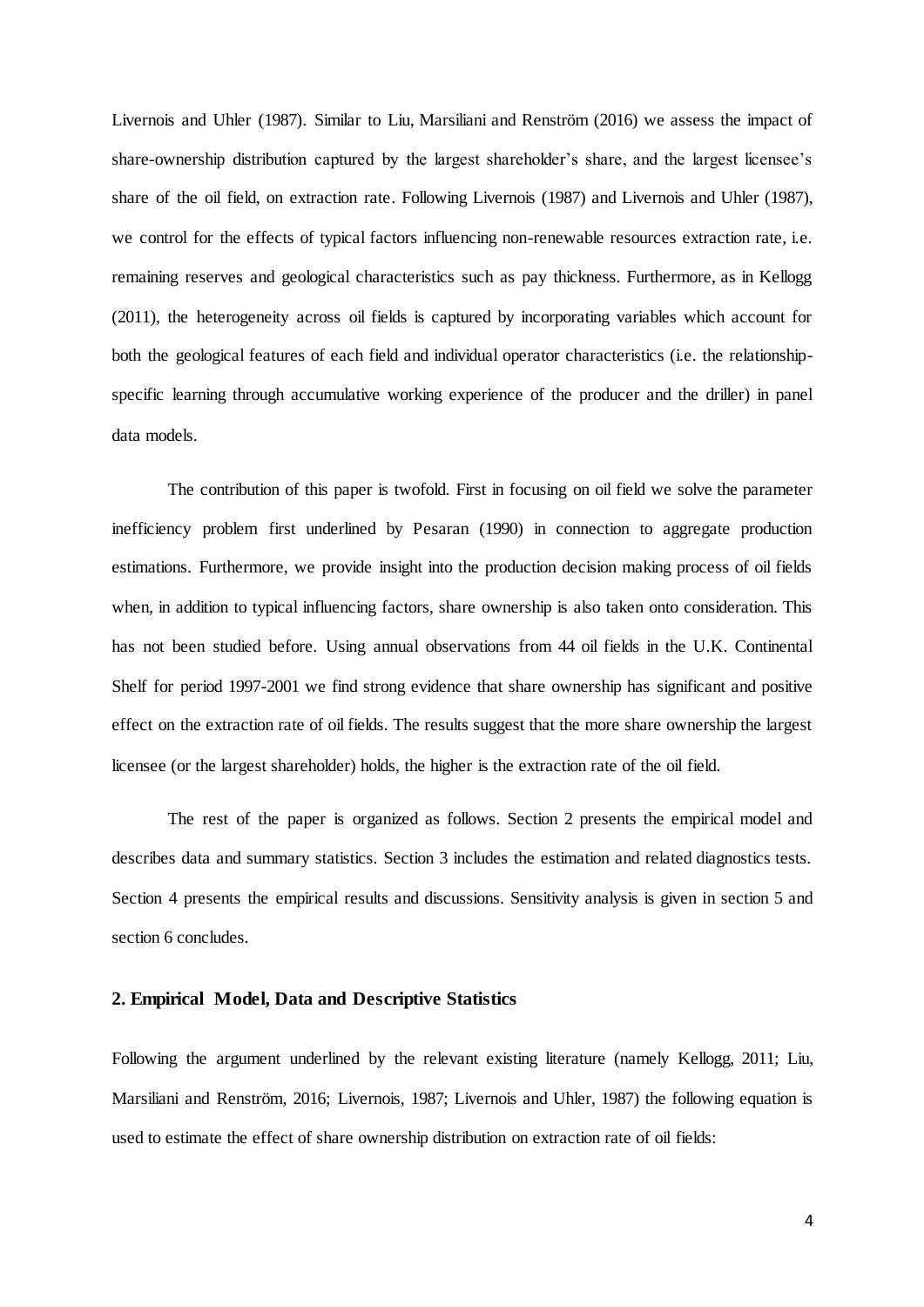$$
ER_{it} = \beta_0 + \beta_1 SH_{it} + \beta_2 MSH_{it} + \beta_3 RR_{it} + \beta_4 \lg Z_{it} + e_{it}
$$
  
\n
$$
e_{it} = u_i + v_{it}, \quad i = 1,..., N, \quad t = 1,..., T
$$
\n(1)

where  $ER_{ii}$  is the extraction rate of oil field  $i$  in year<sup>t</sup>.  $\beta_{0}$  is the intercept.  $SH_{ii}$  is the percentage of shareholdings owned by the largest shareholder in the field.  $MSH_i$  is the percentage of shareholdings owned by the largest shareholder of the responsive multinational company for variable  $SH_{it}$ .  $RR_{it}$  is the ratio of remaining reserves over total initial oil in place. <sup>1g Z</sup><sup>*it*</sup> indicates the logarithm of pay thickness for oil reservoir as measurement of field size and therefore geological characteristics as in Livernois (1987),  $e_{it}$  is the error term for firm  $i$  at time  $t$  and consist of the unobservable time-invariant field-specific effect  $u_i$  and an ordinary white noise term  $v_{it}$ . As suggested by Kellogg (2011), the specific factor  $u_i$  is considered as the relationship-specific learning through accumulative working experience of the producer and the driller as firm characteristics that influence the oil extraction rate for each oil field.

To examine the effect of share ownership distribution on the extraction rate of UK Continental Shelf oil fields, we gather data from various databases. Table 1 below reports the included variables and data sources.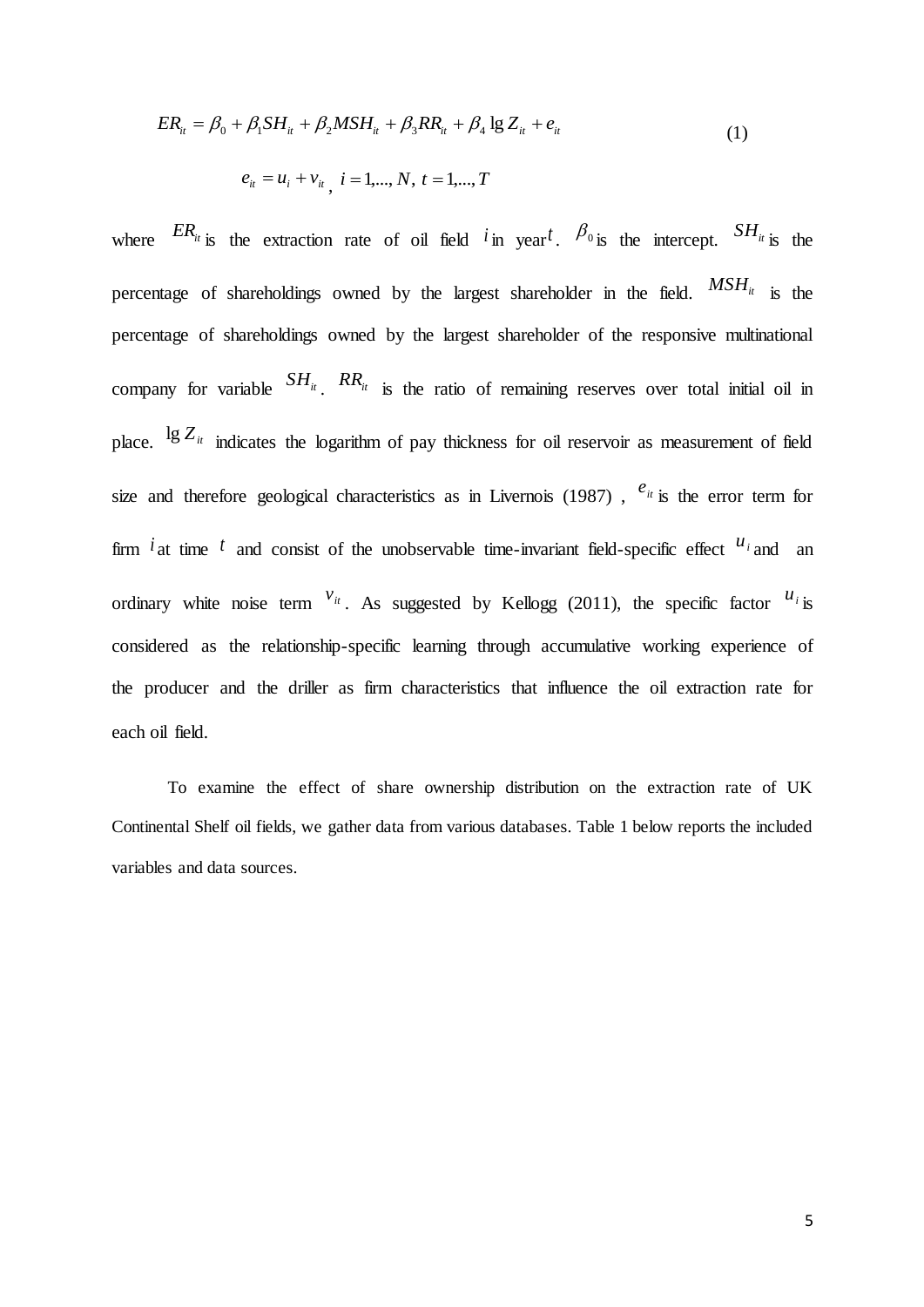| Variable name                                                      | <b>Definition</b>                                                                                                                                    |  |  |  |
|--------------------------------------------------------------------|------------------------------------------------------------------------------------------------------------------------------------------------------|--|--|--|
| Extraction Rate (ER)                                               | the ratio of annual oil production over recoverable reserves of oil field                                                                            |  |  |  |
| share ownership distribution of<br>licensees $(SH)$                | the percentage of share ownership the largest licensee holds                                                                                         |  |  |  |
| share ownership distribution of the<br>multinational company (MSH) | the percentage of share ownership controlled by the largest shareholder of<br>the multinational company in which the largest licensee is belonged to |  |  |  |
| <b>Remaining Reserves</b>                                          | the ratio(initial deposit - cumulative production)/initial deposit                                                                                   |  |  |  |
| Thickness of oil fields                                            | net pay thickness in feet                                                                                                                            |  |  |  |
|                                                                    | <b>Sources</b>                                                                                                                                       |  |  |  |
| ER, SH                                                             | DECC historical statistics and Brown book                                                                                                            |  |  |  |
|                                                                    | https://www.og.decc.gov.uk/pprs/pprsindex.htm                                                                                                        |  |  |  |
|                                                                    | https://www.og.decc.gov.uk/information/index.htm                                                                                                     |  |  |  |
| <b>MSH</b>                                                         | <b>Thomson ONE Banker</b>                                                                                                                            |  |  |  |
| RR, Z                                                              | United Kingdom Oil and Gas fields Commemorative and Millennium and                                                                                   |  |  |  |
|                                                                    | 25 years commemorative volume edited by Gluyas and Hichens (2003)                                                                                    |  |  |  |
|                                                                    | and United Kingdom Oil and Gas fields: 25 years commemorative volume                                                                                 |  |  |  |
|                                                                    | edited by Abbotts (1991).                                                                                                                            |  |  |  |

**Table 1. Definitions and sources of the variables**

From the historical statistics and Brown books provided by Department of Energy and Climate Change (DECC) of the UK government, we obtain the annual production and reserves for 121 offshore oil and gas fields over the period 1997-2001<sup>4</sup>. We restrict our focus to oil fields. Hence those fields producing gas are removed from our sample. Moreover, data on share ownership the largest licensee holds is collected from Brown books. From the Thomson One Banker database, we also draw data on share ownership owned by the largest shareholder of the multinational company to which the largest licensee belongs. Accounting for geological factors, the reserves of initial oil in place and thickness of the oil field are mainly collected from United Kingdom Oil and Gas fields Commemorative and Millennium: volume No.20 (Gluyas and Hichens, 2003) and supplemented by United Kingdom Oil and Gas fields: 25 years commemorative volume (Abbotts, 1991).

 $\overline{a}$ 

<sup>&</sup>lt;sup>4</sup> On the one hand, year 2001 is the last year which is easily accessible; on the other hand, the oil price is calm and low before year 2003.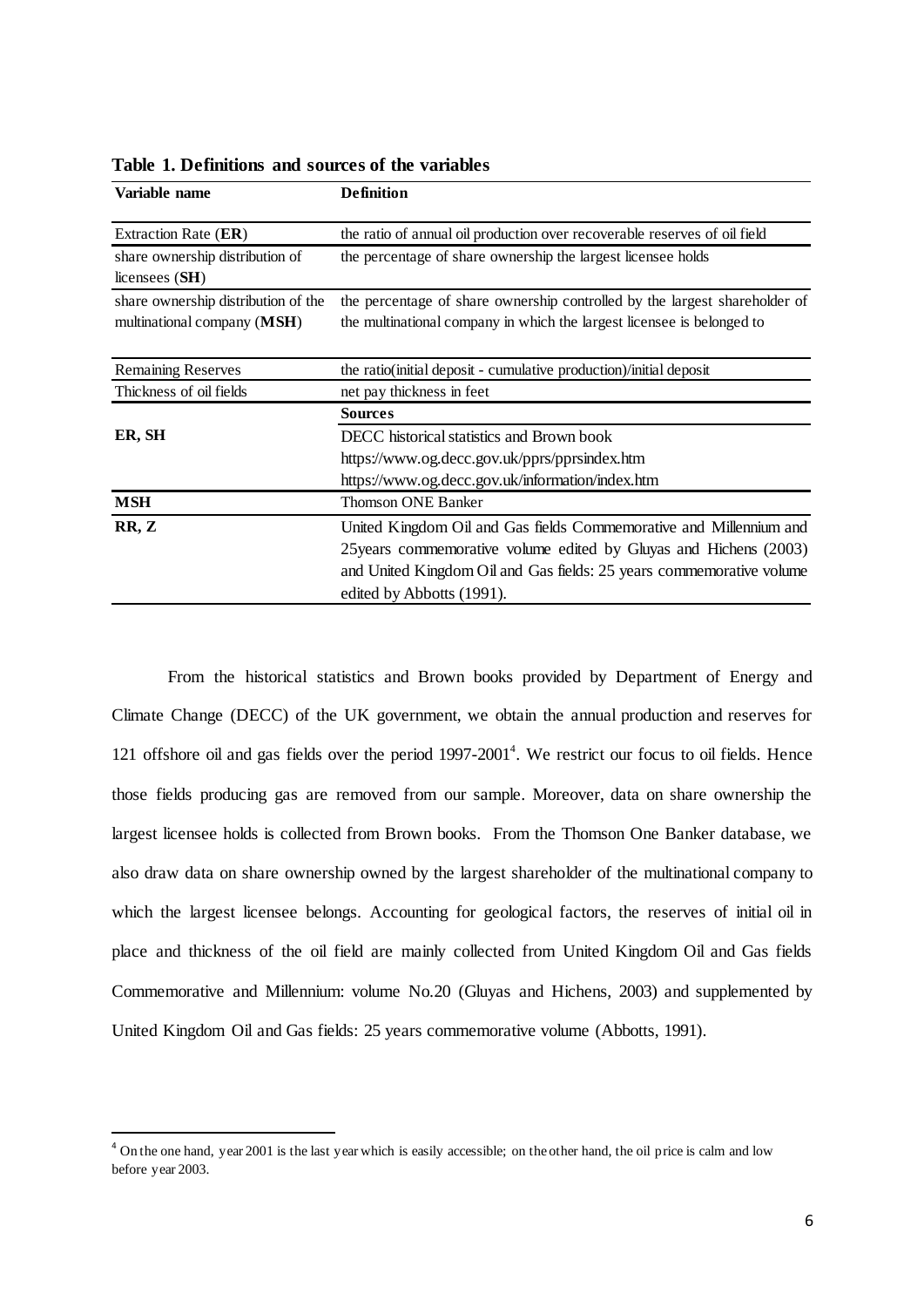For each field and variable, we go as far back in time as the data permit. We then drop the oil fields that do not have complete records on three key variables used in our regressions, namely the extraction rate, share ownership of largest licensee and share ownership of the largest shareholders of the multinational companies. This leaves us with a sample of 216 annual observations on 44 oil fields for 1997-2001. The sample has an unbalanced structure, with the number of years of observations on each firm varying between 3 and 5.

The dependent variable in our estimation is the annual extraction rate of oil fields, denoted as **ER**. It is measured by dividing annual production over recoverable reserves for each oil field. The recoverable reserve is defined as the oil that can be recovered from the oil reservoir, which is calculated by multiplying the amount of oil initially in place by the recovery factor.

During a licensing round companies generally working together in consortia invest for the field on offer. According to the Department of Energy and Climate Change in the U.K., one of the consortium companies (generally the company with the largest interest in a field) takes responsibility for operating the field under the control of a joint operating committee of all the licensees. To examine the impact of share ownership (**SH**) to extraction, we use the share ownership that the largest licensee holds. Meanwhile, we also consider the role of the multinational company to which the largest licensee belongs (**MSH**). For instance, for one oil field named Andrew, its largest licensee is BP Exploration Operating Company Limited. In addition, to explore the effect of the largest licensee on extraction, we would identify if its parent firm, BP plc, affects the extraction decision of the oil field. The relating multinational companies list for each oil field is available from the authors on request.

. The variable of remaining reserves is treated as a controllable factor of production and denoted by **RR**. Following Livernois and Uhler (1987), it is calculated as  $RR_{it} = (S_i - Y_{it})/S_i$ , where  $S_i$  is the initial reserves in place and  $Y_t$  is cumulative extraction before year <sup>*t*</sup>. It accounts for the factors of initial deposit and age of the oil field. Pickering (2008) uses panel data and finds a positive and highly significant relationship between extraction rates and remaining reserves wherein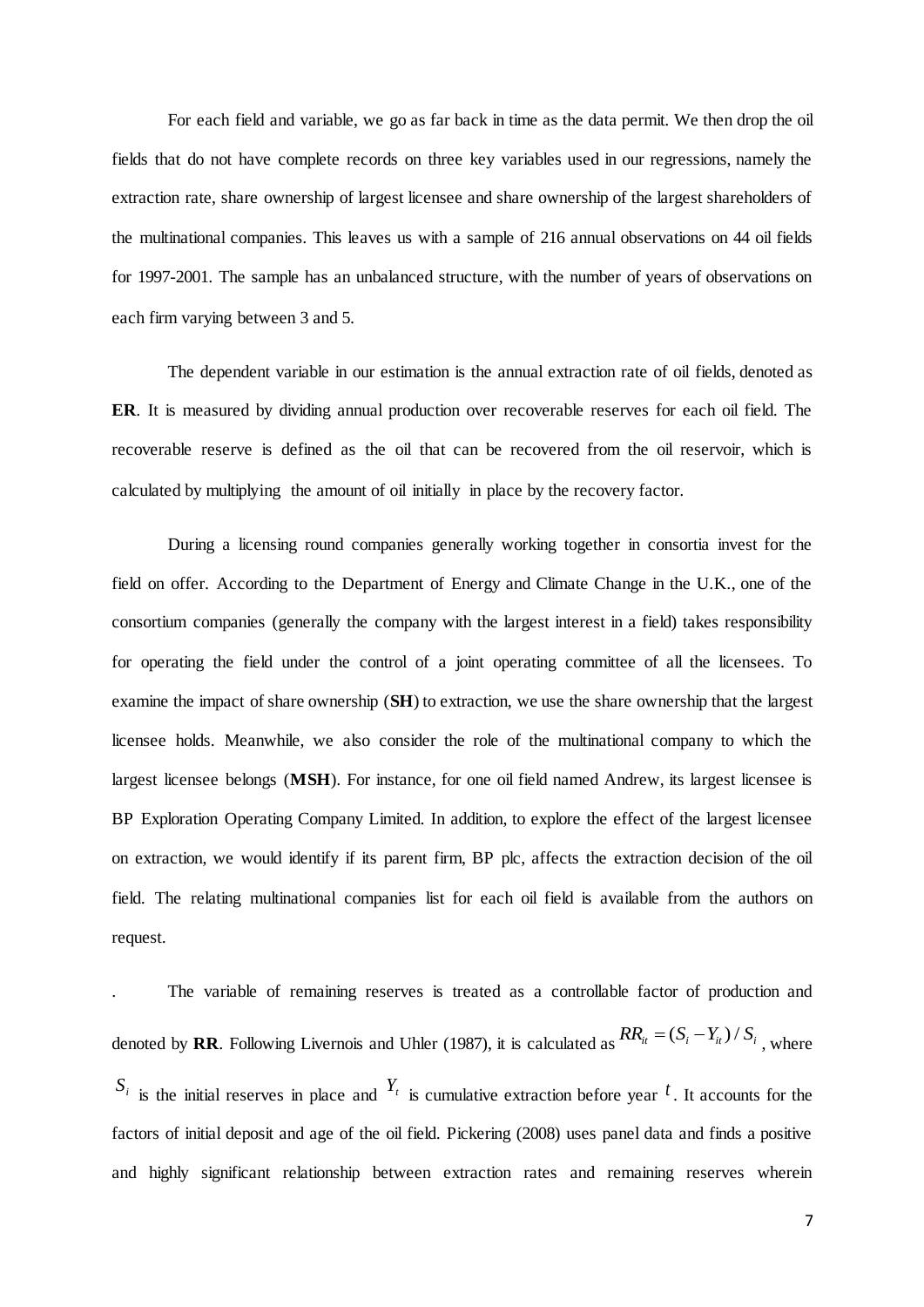differences in costs and pricing behaviour are all contained within the intercept term. Therefore, we expect that the fraction of remaining reserves is positively correlated with extraction rate.

Moreover, the differences in exogenous physical characteristics would determine the extraction rate for oil fields. According to Livernois (1987), the production is increasing in the thickness of the pay zone of the reservoir into which the well is drilled. This physical factor is measured with net pay thickness in feet, **Z**, which is defined as the thickness of rock that can deliver hydrocarbons to the well bore at a profitable rate. It is computed by oil column multiplied by net/gross thickness ratio. The effect of pay thickness on extraction rate is expected to be positive in our estimations.

The statistics summary of our sample is presented in Table 2. Below. Data are available from the authors on request. Our sample consists of 44 oil fields over 1997-2001. We have a total of 305 observations for the dependent variable, i.e. annual extraction rate for North Sea oil fields. The average rate of extraction is 6%, and the range goes from 0 to 56%. The largest licensee holds 58% of share ownership on average. There are five oil fields owned by the licensee with 100% of shareholdings, namely Andrew, Cyrus, Highlander, Miller and Tartan. The lowest maximum for shareholdings is 20%. The share ownership distribution is apparently concentrated, while the relating multinational company's share ownership distribution is dispersed with the average share ownership 7% as well as a range from 0.0014 to 0.26. The statistics show that 70% of initial reserves are remaining in oil fields on average. The minimum level of remaining reserve is 29% and the maximum proportion of remaining reserve is 100%. Net pay thickness as the geological factor which impacts the oil reserve and production has skewed data. The average thickness of rock is 537 feet and the sample value ranges from 75 feet to 2135 feet. Thereby it is transformed into a logarithm with base 10 to achieve the data normality. Moreover, Table 2 also shows the paired correlation for variables estimated in our regressions. The multinational company is correlated with extraction rate of oil field positively and significantly. The physical characteristics factors, remaining reserves and net pay thickness, are related to oil extraction strongly significantly  $(p<0.01)$ .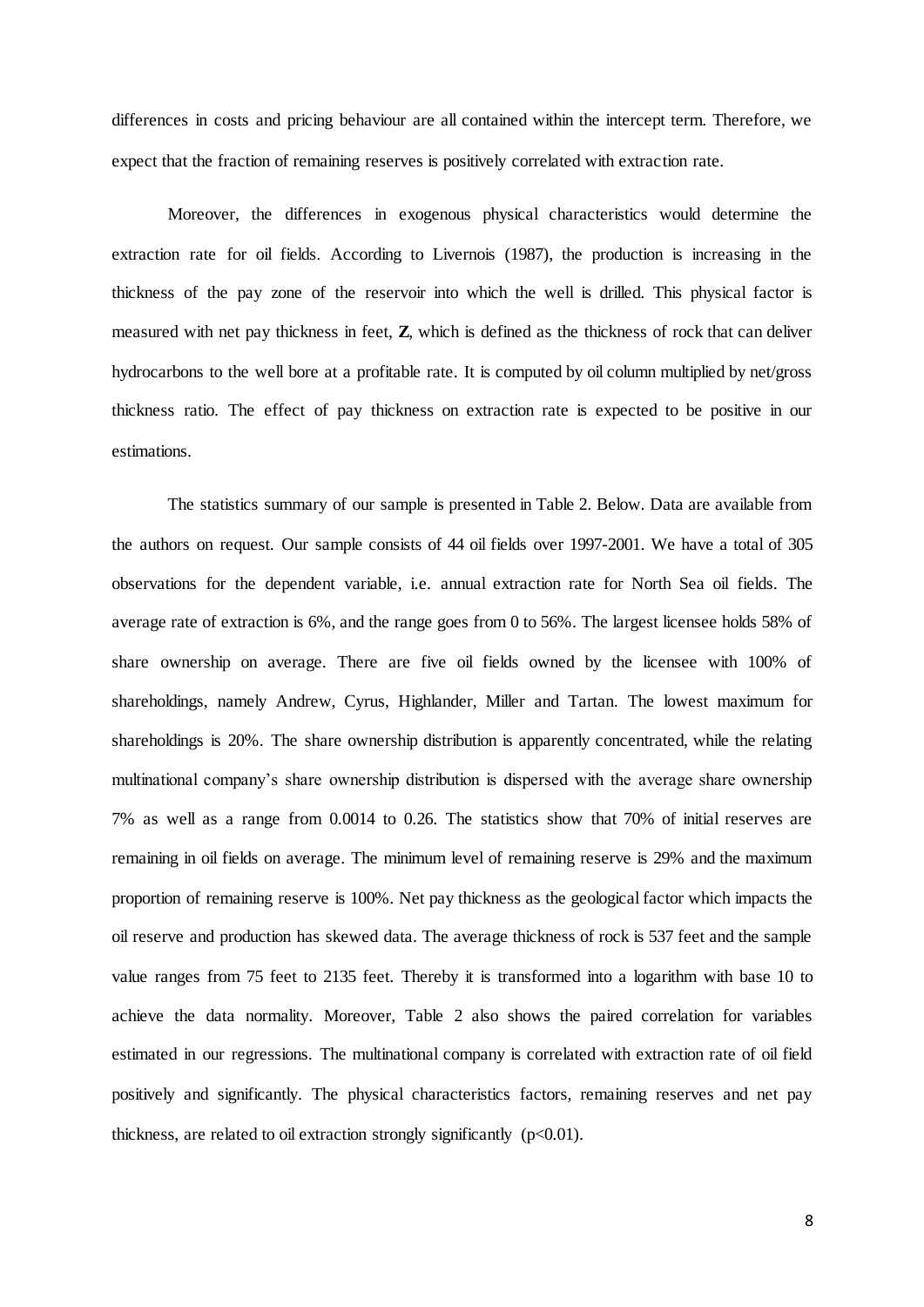| Variable                   | Mean         | SD       | Minimum        | Maximum     | Median    |  |
|----------------------------|--------------|----------|----------------|-------------|-----------|--|
| ER                         | 0.061704     | 0.066767 | $\overline{0}$ | 0.556317    | 0.034822  |  |
| SН                         | 0.575081     | 0.224240 | 0.2            | 1           | 0.5       |  |
| MSH                        | 0.078709     | 0.071028 | 0.0014         | 0.2576      | 0.0527    |  |
| <b>RR</b>                  | 0.697046     | 0.185114 | 0.290815       | 1           | 0.697502  |  |
| Ζ                          | 537.7958     | 475.6533 | 75.9           | 2135.182    | 337.5     |  |
| <b>Correlation Matrix:</b> |              |          |                |             |           |  |
|                            |              |          |                |             |           |  |
|                            |              | ER       |                |             |           |  |
| Variable                   |              |          | SН             | <b>MSH</b>  | <b>RR</b> |  |
| SН                         | 0.0785       |          |                |             |           |  |
| MSH                        | $0.1261**$   |          | $-0.1865**$    |             |           |  |
| <b>RR</b>                  | $0.3171***$  |          | 0.0162         | $-0.1337**$ |           |  |
| Z                          | $-0.3413***$ |          | $-0.2528***$   | 0.0107      | $-0.0632$ |  |

**Table 2. Descriptive Statistics**

\*p<0.1, \*\*p<0.05, \*\*\*p<0.01; Significance levels are based on two-tailed tests.

### **3. Estimation**

Estimation is performed using panel data techniques. On the one hand, it can address the panel structure of the collected data on extraction rate of oil fields. On the other hand, the panel data models can capture both the heterogeneity across oil fields and the heterogeneity across time periods.

Our econometric analysis utilizes two specific standard panel data models: fixed-effects model and random-effects model (Hsiao, 1986). Each specific model stems from a more general model that captures differences across the various producers by incorporating an individual term for each oil field. If it is uncorrelated with the other regressors in, then a random-effects model is appropriate. The one-way random-effects model captures differences across the various producers by including a random disturbance term that remains constant over time and captures the effects of unobservable factors specific to each oil field. The two-way random effects model captures differences over time periods by additionally including a random disturbance term that is generic to all producers but captures the effects of excluded factors specific to each time period.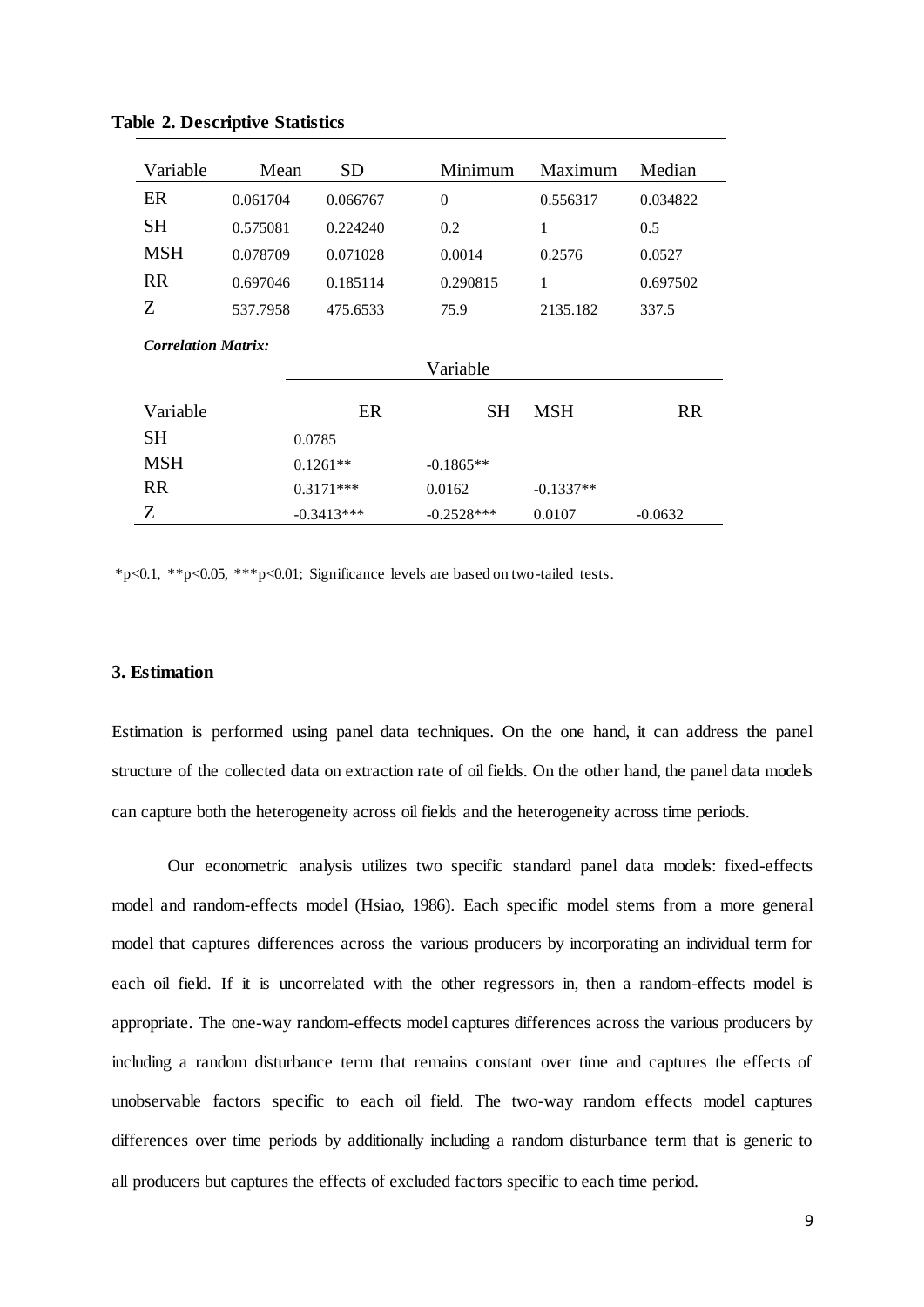If the oil field-specific term is correlated with the other regressors, then a fixed effects model is appropriate. It removes any variable that does not vary within the groups. The one-way fixed effects model captures differences across oil fields by estimating a constant term for each oil field. The twoway fixed effects model captures differences over time periods by additionally estimating an individual constant term for each time period. Table 3. below shows a summary of diagnostics tests for regressions.

| <b>Diagnostics</b>                                 |            |                           |
|----------------------------------------------------|------------|---------------------------|
| Breusch-Pagan test (p value)                       | chi $2(1)$ | 52.88 (0.000)             |
| variance inflation factor                          |            | 1.1                       |
| Ramsey reset test( <i>p</i> value)                 |            | $F(3, 208)$ 4.04 (0.008)  |
| Wooldridge test for serial correlation( $p$ value) |            | $F(1, 43)$ 25.928 (0.000) |

Breusch-Pagan test statistics with 52.88 strongly rejects the null hypothesis that the variance of the residuals is constant. It suggests that the residual has a heteroskedasticity problem. Moreover, as the degree of multicollinearity increases, the regression model estimates of the coefficients become unstable and the standard errors for the coefficients can get wildly inflated. To test the multicollinearity, variance inflation factor is measured. Generally, if a variable whose VIF values are greater than 10, the variable could be considered as a linear combination of other independent variables. In our regression model, the VIF equals 1.1 suggesting there is no multicollinearity problem. In addition, the specification error is found as Ramsey reset test with statistics 4.04 at significance level below 1%, which indicates that the estimation has omitted variables. Finally, we use Wooldridge test to check the autocorrelation in panel data. We reject the null hypothesis that there is no first-order autocorrelation in panel data.

In order to ensure valid statistical inference when some of the underlying regression model's assumptions are violated, we rely on panel models regressions and apply the fixed-effects model and random-effects model (Hsiao, 1986). Each specific model stems from a more general model that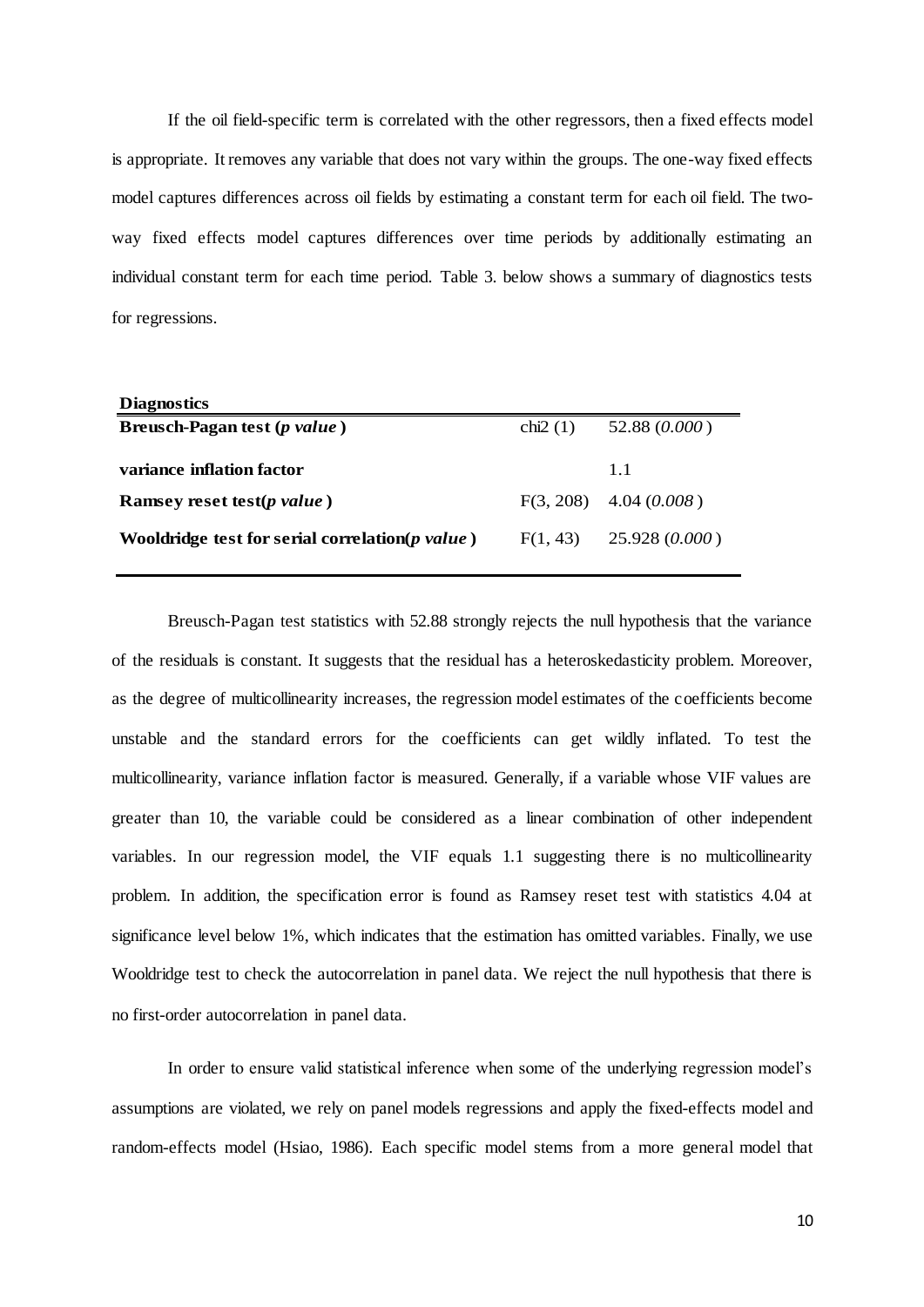captures differences across the various producers by incorporating an individual term for each oil field. Thereby, to some extent, the specification error problem is mitigated. Finally, considering the above problems such as panel-specific AR1 autocorrelation and panel-level heteroskedastic error term, we correct them by clustering at the panel level. It will produce consistent estimates of the standard errors.

#### **4. Estimation Results and Discussions**

In this section, we report and interpret estimation results with alternative estimators shown in Table 4 below.

Due to the coefficients of time-specific factors showing insignificant in all estimations, only one-way fixed-effects estimator and one-way random-effects estimator are used. Model 1 shows that right-skewed share ownership distribution of licensees has a significant and positive effect on the oil extraction rate of oil fields. Moreover, the share ownership distribution of parent companies to which the largest licensee belongs also impacts the extraction rate positively at significance level of 1%. The greater the right-skewed share ownership distribution, the higher is the extraction rate for oil fields. Apart from the effect of share ownership distribution, oil extraction rate is determined by geological factors of individual fields proxied by remaining reserves and net pay thickness. The results show that the oil fields with more remaining reserves tend to extract more oil. Moreover, as we expected, higher extraction rate depends on smaller thickness of rock that can deliver hydrocarbons to the well bore.

Although the pooled OLS model generates solid results, it disregards the expected heterogeneity inherent in the panel data. To exploit the heterogeneity across individual oil fields, we turn to one-way panel data models. If appropriate, the one-way random effects model is preferred to the one-way fixed effects model as fixed effects model precludes estimation of one key time-invariant factor: net pay thickness of oil fields. Much of the subsequent analysis focuses on this factor when examining heterogeneity across oil fields.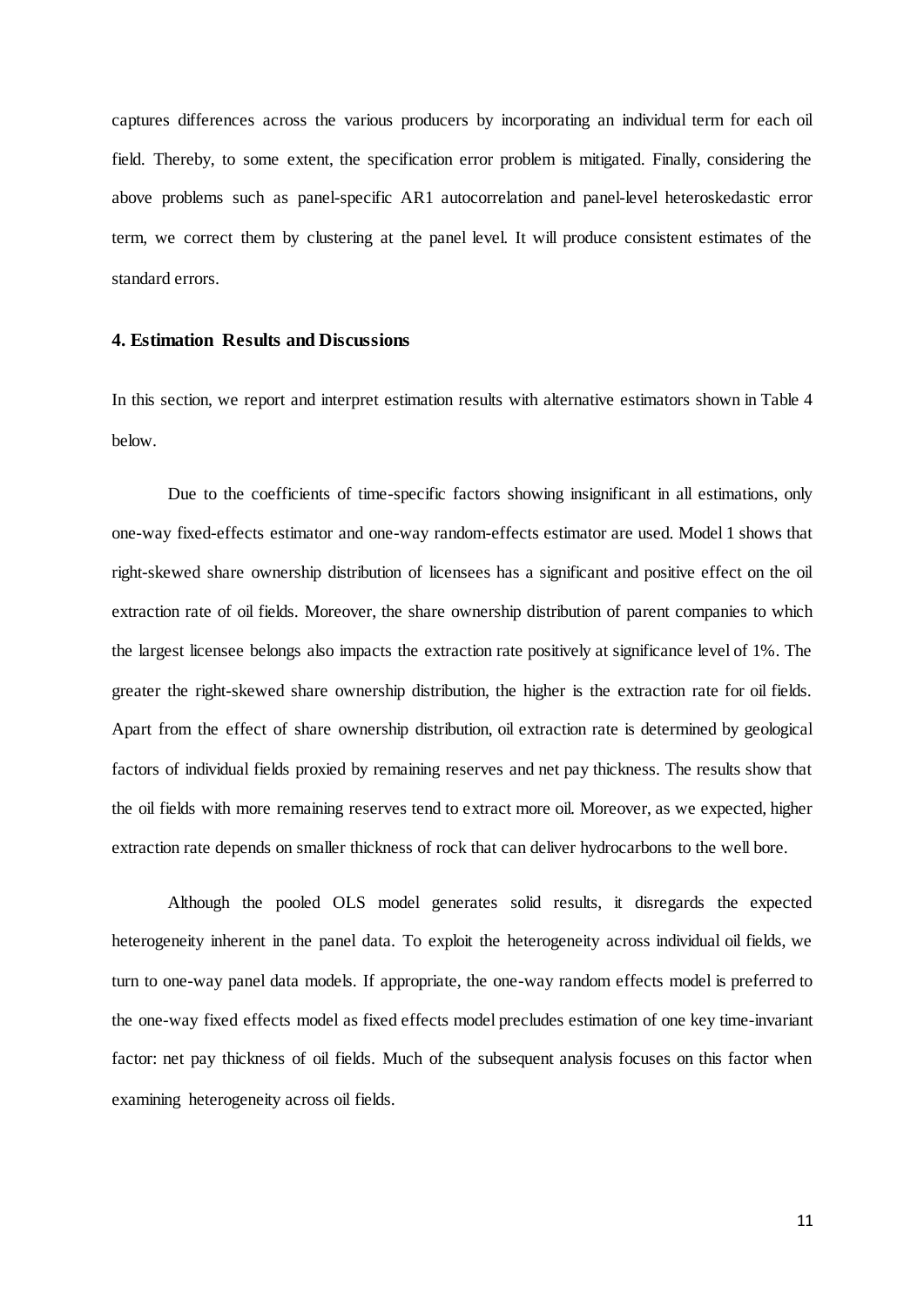| Dependent<br><b>Variable</b><br>ER | <b>Pooled OLS</b><br>Model 1 | <b>Fixed Effects</b><br><b>Model 2</b> | <b>Random effects</b><br>Model 3 |
|------------------------------------|------------------------------|----------------------------------------|----------------------------------|
| SH                                 | $0.047***$                   | 0.008                                  | $0.046**$                        |
|                                    | (2.64)                       | (0.36)                                 | (2.00)                           |
| <b>MSH</b>                         | $0.288***$                   | $0.340**$                              | $0.308***$                       |
|                                    | (4.96)                       | (2.71)                                 | (3.90)                           |
| $\mathbf{R}$                       | $0.135***$                   | 0.235                                  | $0.151***$                       |
|                                    | (6.76)                       | (1.43)                                 | (4.47)                           |
| LGZ                                | $-0.068***$                  | N/A                                    | $-0.067***$                      |
|                                    | $(-5.53)$                    |                                        | $(-4.00)$                        |
| _cons                              | $0.102**$                    | $-0.123$                               | 0.088                            |
|                                    | (2.41)                       | $(-1.18)$                              | (1.49)                           |
| rho                                |                              | 0.538                                  | 0.348                            |
| <b>R-squared : overall</b>         | 0.327                        | 0.173                                  | 0.102                            |
| within                             |                              | 0.109                                  | 0.492                            |
| between                            |                              | 0.2267                                 | 0.326                            |
| No. of observations                | 216                          | 216                                    | 216                              |

**Table 4. Estimations of oil extraction rate: Fixed and Random effects models** 

t values are shown in parentheses;**\*** for p<0.10, **\*\*** for p<0.05, and **\*\*\*** for p<0.01; N/A indicates that a particular regressor is not applicable to the noted model; Time dummies are not included as time -specific coefficients are insignificant. In case of OLS only the values of R-squared is reported. rho is the fraction of variance due to ui. Panel-specific AR1 autocorrelation and panel-level heteroskedastic in the idiosyncratic error term are corrected by clustering at the panel-level.

The one-way random effects model dominates the pooled OLS model according to Breusch-Pagan Lagrange multiplier (LM) test under the null hypothesis that variances of groups are zero. We find strong evidence of significant differences across oil fields as LM statistics equals 44.56 at significance level below 1%. Moreover, according to Hausman test for random effects, we could not reject the null hypothesis that the individual specific term is uncorrelated with the regressors as the test statistics equals 2.69 and P value is 0.442. Therefore, the random effects model domains the fixed effects model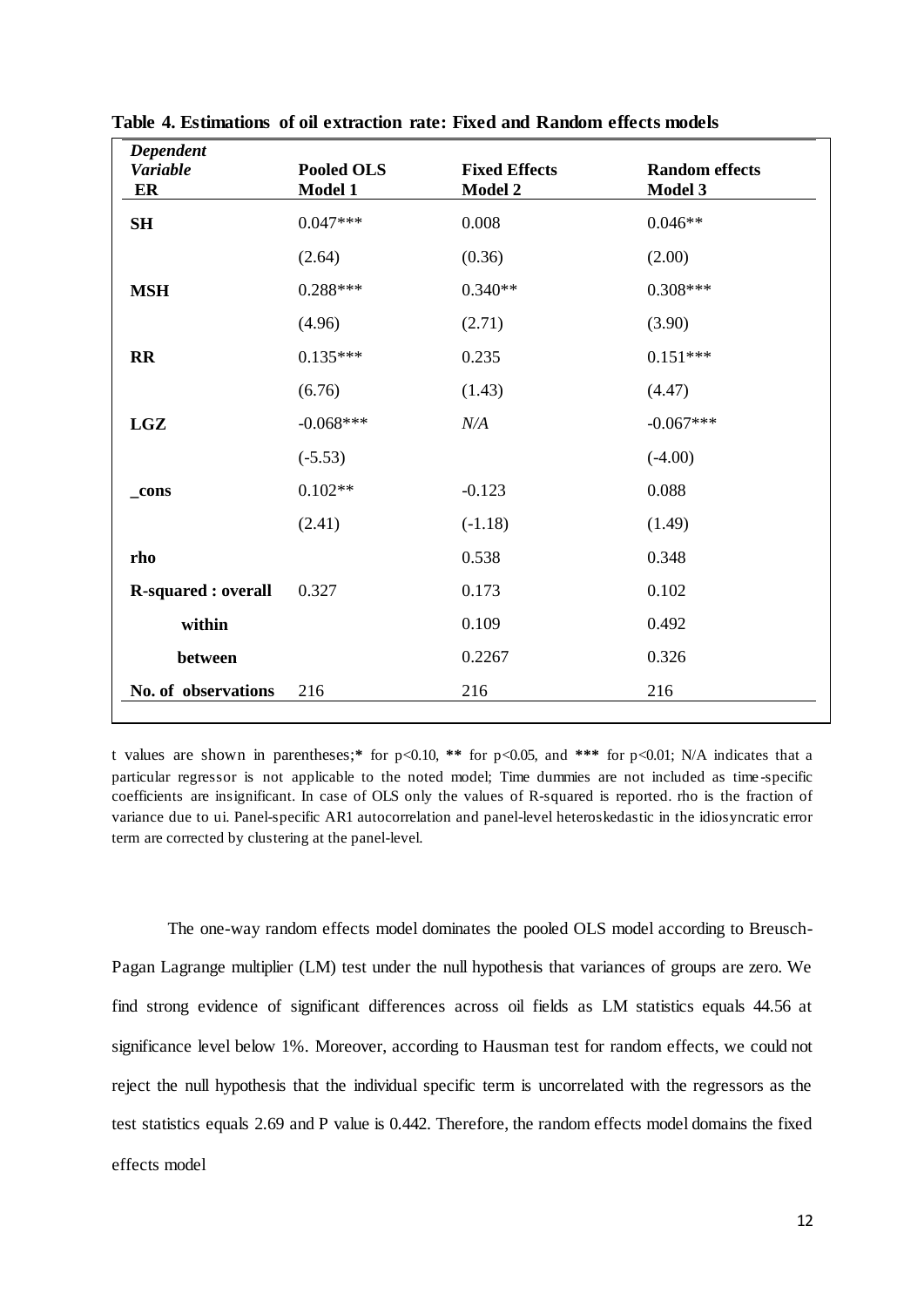Model 2 reports the estimation results from the one-way fixed effects model. There is a significant and positive relationship between extraction rate and the share ownership distribution of the parent company to which the largest licensee belongs. However, the share ownership of licensees and remaining reserves are found to be insignificant. Moreover, the appropriate F-test for joint significance of all the fixed effects – oil field-specific – confirms their importance at levels far below 1% (statistic equals 5.14). Thus, the one-way fixed-effects model dominates the comparable pooled OLS model.

As mentioned above, the one-way random effects model not only dominates the one-way fixed effects model but also the pooled OLS model. Therefore, we focus more on the random-effects model. Model 3 reports the estimation results from the one-way random effects model. The results for factors involving share ownership distributions of oil fields and the parent company of the largest licensee, the proportion of remaining reserves and the net pay thickness of oil fields are very similar to the pooled OLS results in sign and statistical significance. Inclusion of these oil field-specific factors increases the coefficient of the share ownership distribution controlled by parent company to which the largest licensee of oil field belongs, from 0.288 to 0.308. Moreover, the coefficient of remaining reserves also increases from 0.135 to 0.151.

Overall, we find evidence that share ownership owned by the operator (i.e. the largest shareholder of the oil field is the operator) has a positive effect on oil extraction rate at 5% significant level. The largest shareholder from the operator's multinational company shows a strong relationship with the extraction rate of the oil field at 0.1% significant level. In particular, when the multinational firm's largest shareholder increases 1 per cent of ownership, extraction rate would increase by 0.3%. In addition, geological factor, pay thickness and remaining reserves are found to be strongly correlated with extraction rate.

#### **5. Sensitivity Analysis**

Using OLS as the reference point, the robustness across these models has been evaluated in model 1 of Table 4. The results generated by OLS are consistent with our main results estimated by one-way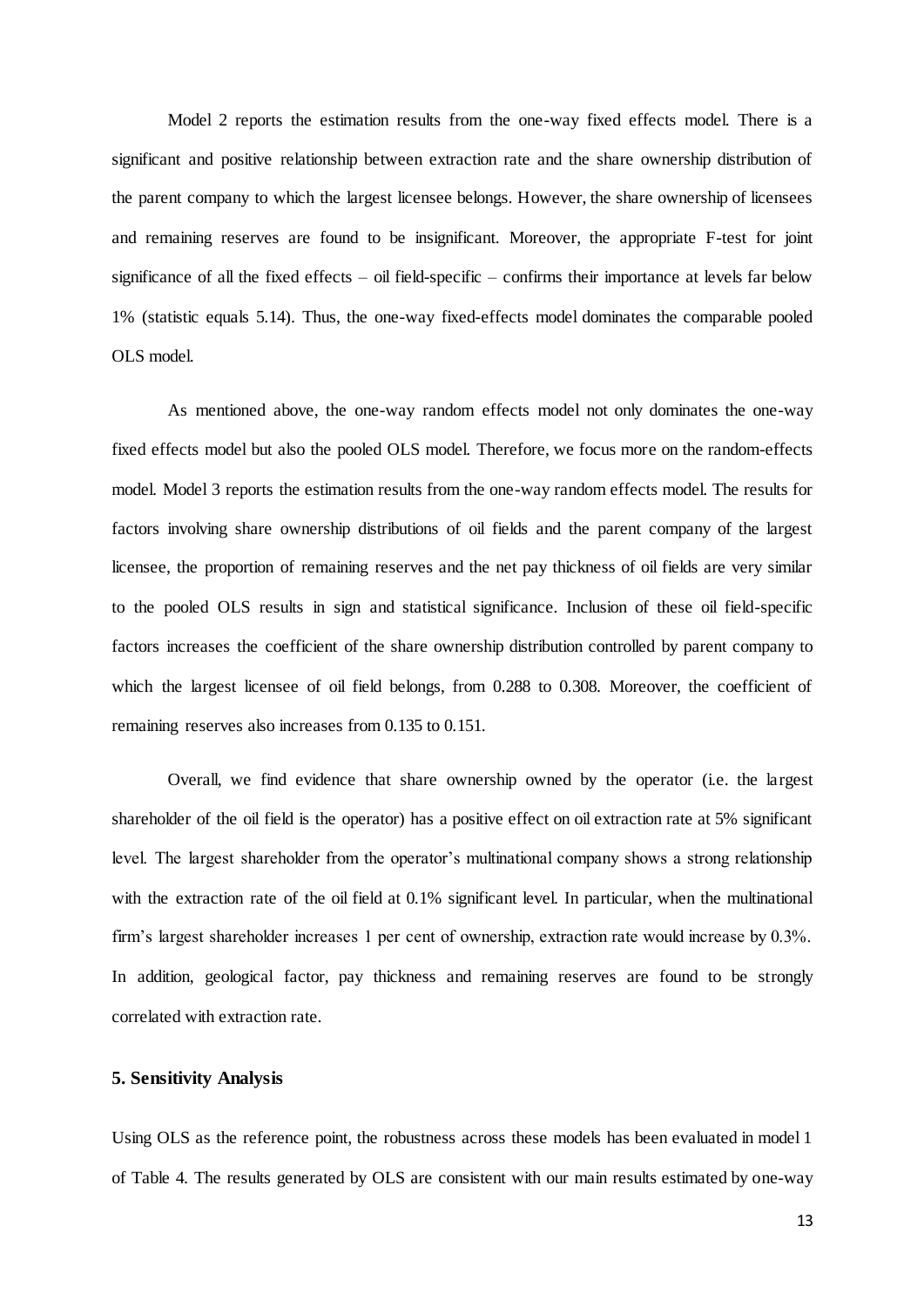random-effects model. This section thoroughly tests the robustness of the results across sample selection and model specification as well as different estimation methods. Firstly, we test whether the results are driven by outliers by excluding various groups of oil fields from the sample. Two methods are used to detect outliers and influential points: the plots of leverage against residual squared and the partial regression plots. We found that field no.41 was a point of major concern. Then, we performed random effects estimation with the outlier and without it separately. Deleting field no.41 made little change in the coefficients. For instance, the most change is of coefficient for MSH and simply dropped from 0.28 to 0.25. Therefore, oil field no.41 did not affect the regression. Thus, there is no influential point which has a large effect on regression results to remove.

It is interesting to test for non-linearities by augmenting the regressions of Table 4 with quadratic and cubic terms of the share ownership distribution. The relationship between inequality of share ownership distribution and extraction rate could depend on an oil field's stage of development. We test for this by experimenting with different functional forms, such as including a squared and/or cubed term for inequality. We do not find any evidence for a significant quadratic or cubic relationship between changes in share ownership inequality and changes in extraction rate.

As a further robustness check, we enquire whether the estimation method matters. Equation (1) is re-estimated using Feasible Generalized Least Squares estimator (FGLS) and OLS with Panel-Corrected standard errors (PCSE). Both panel-specific AR1 autocorrelation and panel-level heteroskedastic errors are controlled. We estimate a set of regressions where the dependent variable (pollution emission) is regressed on the core variable (share ownership distribution) and all possible combinations of other control variables. The results are presented in Table 5 below.

In comparison with PCSE estimations, results using FGLS appear overconfident. This problem is explored by Beck and Katz (1995) who attribute this overconfidence to time-series crosssection data where the error process has a large number of parameters as the FGLS assume the error process is known but not estimated. This oversight causes estimates of the standard errors of the estimated coefficients to understate their true variability.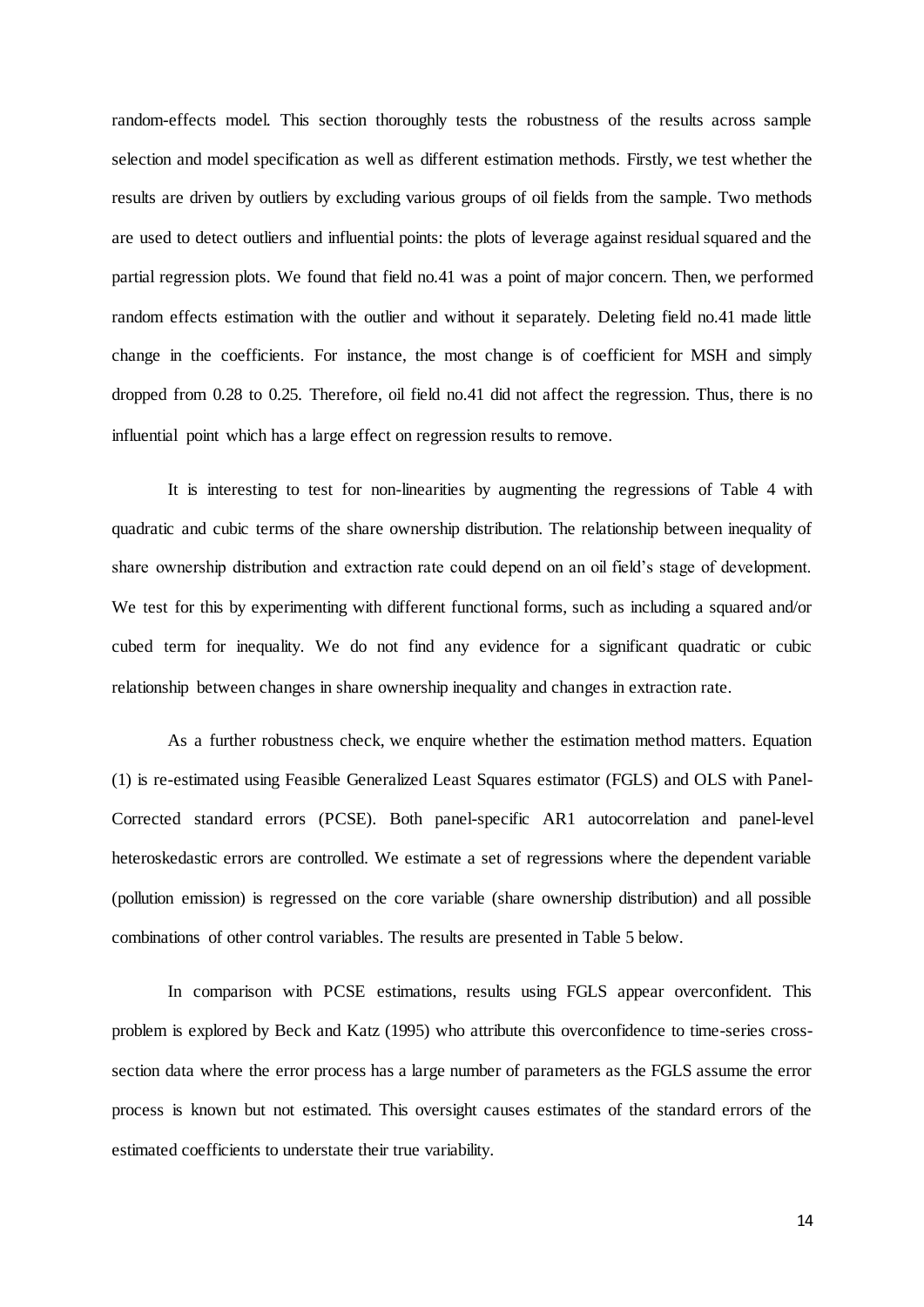| <b>DependentFGLS</b><br><i>Variable</i> | AR1           | <b>FGLS</b><br>AR1 | <b>FGLS</b><br>AR1 | <b>FGLS</b><br>AR1   | <b>PCSE</b><br>AR1       | <b>PCSE</b><br>AR1 | <b>PCSE</b><br>AR1                 | <b>PCSE</b><br>AR1       |
|-----------------------------------------|---------------|--------------------|--------------------|----------------------|--------------------------|--------------------|------------------------------------|--------------------------|
| ER                                      | (1)           | (2)                | (3)                | (4)                  | (5)                      | (6)                | (7)                                | (8)                      |
|                                         |               |                    |                    |                      |                          |                    |                                    |                          |
| <b>SH</b>                               | $0.024393***$ | $0.039632***$      | $0.020502**$       | $0.041799***0.03773$ |                          | $0.059652**$       | 0.028873                           | $0.056044**$             |
|                                         | (0.00688)     | (0.01096)          | (0.00938)          | (0.01132)            | (0.02837)                | (0.02346)          | (0.02651)                          | (0.02551)                |
| <b>MSH</b>                              | $0.199431***$ | $0.085001$ ***     | $0.121079***$      |                      | $0.151949***0.338382***$ |                    | $0.214831***0.272279***0.150215**$ |                          |
|                                         | (0.02837)     | (0.02321)          | (0.02761)          | (0.00255)            | (0.08585)                | (0.08025)          | (0.0895)                           | (0.07507)                |
| RR                                      | $0.099261***$ | $0.156953***$      |                    |                      | 0.085605                 | 0.113648***        |                                    |                          |
|                                         | (0.01321)     | (0.01587)          |                    |                      | (0.05573)                | (0.04359)          |                                    |                          |
| LGZ                                     | $-0.07576***$ |                    | $-0.09235***$      |                      | $-0.10038***$            |                    | $-0.10614***$                      |                          |
|                                         | (0.00813)     |                    | (0.00714)          |                      | (0.03276)                |                    | (0.02084)                          |                          |
| _cons                                   | $0.16696***$  | $-0.06826***$      | $0.29417***$       |                      | $0.040656***0.231309**$  | $-0.04443$         |                                    | $0.322227***0.051624***$ |
|                                         | (0.02756)     | (0.01193)          | (0.02193)          | (0.00674)            | (0.1244)                 | (0.03569)          | (0.05873)                          | (0.01755)                |
| <b>R-squared</b>                        |               |                    |                    |                      | 0.4887                   | 0.4237             | 0.4620                             | 0.3602                   |
| N                                       | 216           | 271                | 216                | 276                  | 216                      | 271                | 216                                | 276                      |
|                                         |               |                    |                    |                      |                          |                    |                                    |                          |

**Table 5. Sensitivity analysis: alternative estimator FGLS and PCSE**

Note: a) robust standard errors are in parenthesis. b) \*, \*\*, \*\*\* denotes significance at the 10% level, 5% level, and 1% level respectively. c) Both panel-specific AR1 autocorrelation and panel-level heteroskedastic errors are corrected.

Summing up, for most regressions, the coefficients of share ownership distribution variables indicate high significance with positive sign regardless of FGLS estimator and PCSE estimator. The results are again qualitatively similar to those reported in column (3) of Table 4.

#### **6. Conclusions**

This paper examines the influence of share ownership distribution on extraction rate differences between oil fields. Results based on data from an unbalanced panel set of 44 UKCS oil fields covering the period 1997-2001 show that there is positive relationship between the share ownership of the largest licensee and the largest shareholder of the largest licensee's multinational company and extraction rate. It suggests that an oil field with more right-skewed share ownership distribution tends to extract more oil after controlling for geological characteristics such as remaining reserves and pay thickness. In particular, when the multinational firm's largest shareholder increases 1 per cent of ownership, extraction rate increases by 0.3%.